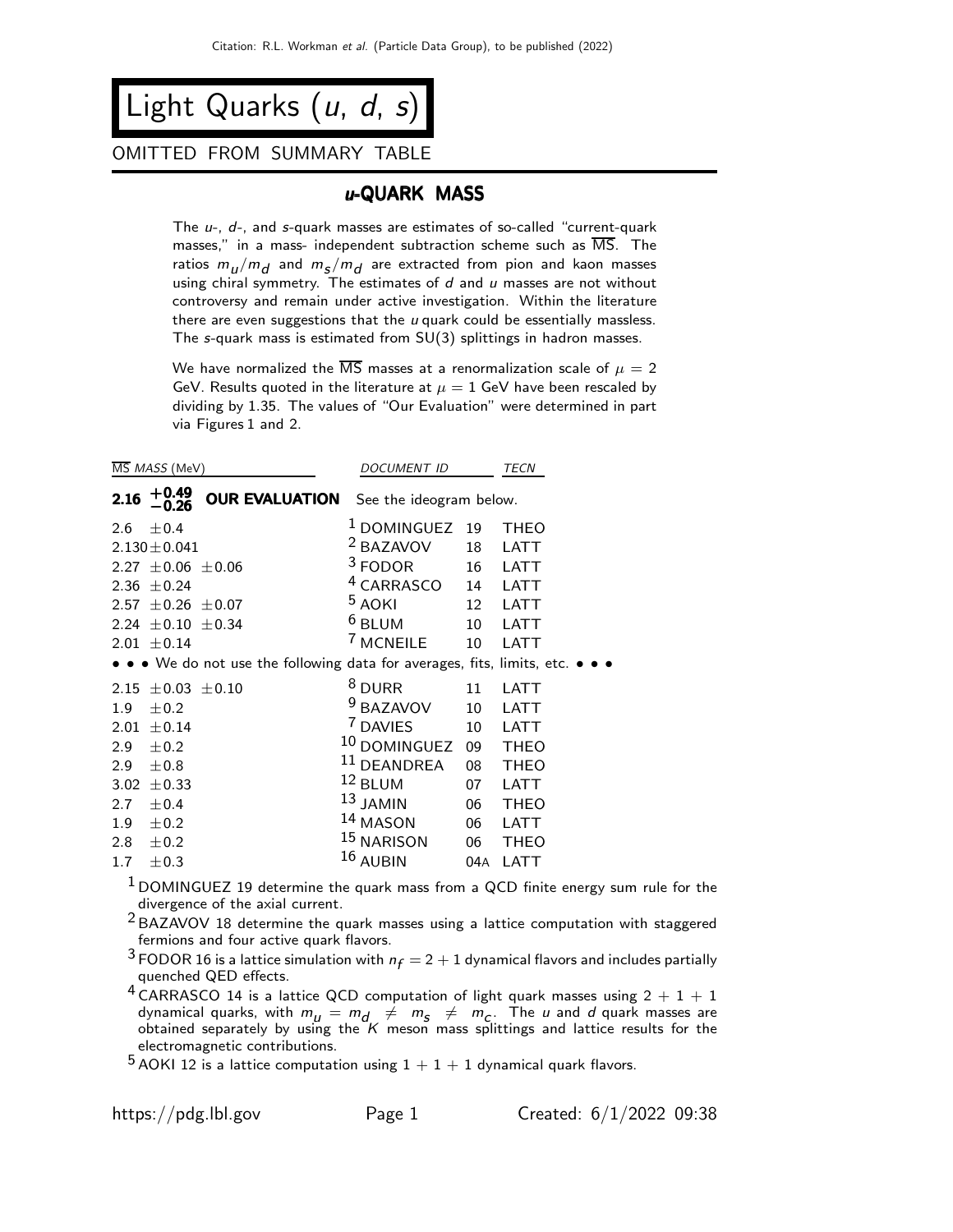- $6$  BLUM 10 determines light quark masses using a QCD plus QED lattice computation of the electromagnetic mass splittings of the low-lying hadrons. The lattice simulations use 2+1 dynamical quark flavors.
- $^{7}$ DAVIES 10 and MCNEILE 10 determine  $\overline{m}_{\mathcal{L}}(\mu)/\overline{m}_{\mathcal{S}}(\mu)=11.85\pm0.16$  using a lattice computation with  $n_f = 2 + 1$  dynamical fermions of the pseudoscalar meson masses. Mass  $m_{\mu}$  is obtained from this using the value of  $m_{\mu}$  from ALLISON 08 or MCNEILE 10 and the BAZAVOV 10 values for the light quark mass ratios,  $m_{\small{\textbf{s}}}/\overline{m}$  and  $m_{\small{U}}/m_{\small{d}}$ .
- $8$  DURR 11 determine quark mass from a lattice computation of the meson spectrum using  $n_f = 2 + 1$  dynamical flavors. The lattice simulations were done at the physical quark mass, so that extrapolation in the quark mass was not needed. The individual  $m_{u}$ ,  $m_{d}$ values are obtained using the lattice determination of the average mass  $m_{\rm ud}$  and of the ratio  $m_S/m_{ud}$  and the value of  $Q = (m_S^2 - m_{ud}^2) / (m_d^2 - m_u^2)$  as determined from  $\eta \rightarrow 3\pi$  decays.
- 9 BAZAVOV 10 is a lattice computation using 2+1 dynamical quark flavors.
- <sup>10</sup> DOMINGUEZ 09 use QCD finite energy sum rules for the two-point function of the divergence of the axial vector current computed to order  $\alpha_s^4$  .
- Solution the axial vector current computed to order  $\alpha_s$ .<br><sup>11</sup> DEANDREA 08 determine  $m_u m_d$  from  $\eta \to 3\pi^0$ , and combine with the PDG 06 lattice average value of  $m_{\overline{\bm{u}}} + \bar{m}_{\overline{\bm{d}}} = 7.6 \pm 1.6$  to determine  $m_{\overline{\bm{u}}}$  and  $m_{\overline{\bm{d}}}.$
- $12$  BLUM 07 determine quark masses from the pseudoscalar meson masses using a QED plus QCD lattice computation with two dynamical quark flavors.
- <sup>13</sup> JAMIN 06 determine  $m_U^2$  GeV) by combining the value of  $m_S^2$  obtained from the spectral function for the scalar  $K\pi$  form factor with other determinations of the quark mass ratios.
- 14 MASON 06 extract light quark masses from a lattice simulation using staggered fermions with an improved action, and three dynamical light quark flavors with degenerate  $u$  and d quarks. Perturbative corrections were included at NNLO order. The quark masses  $m_\mu$  and  $m_d$  were determined from their  $(m_\mu+m_d)/2$  measurement and AUBIN 04A  $m_u/m_d$  value.
- <sup>15</sup> NARISON 06 uses sum rules for  $e^+e^- \to$  hadrons to order  $\alpha_s^3$  to determine  $m_s$  combined with other determinations of the quark mass ratios.
- $16$  AUBIN 04A employ a partially quenched lattice calculation of the pseudoscalar meson masses.

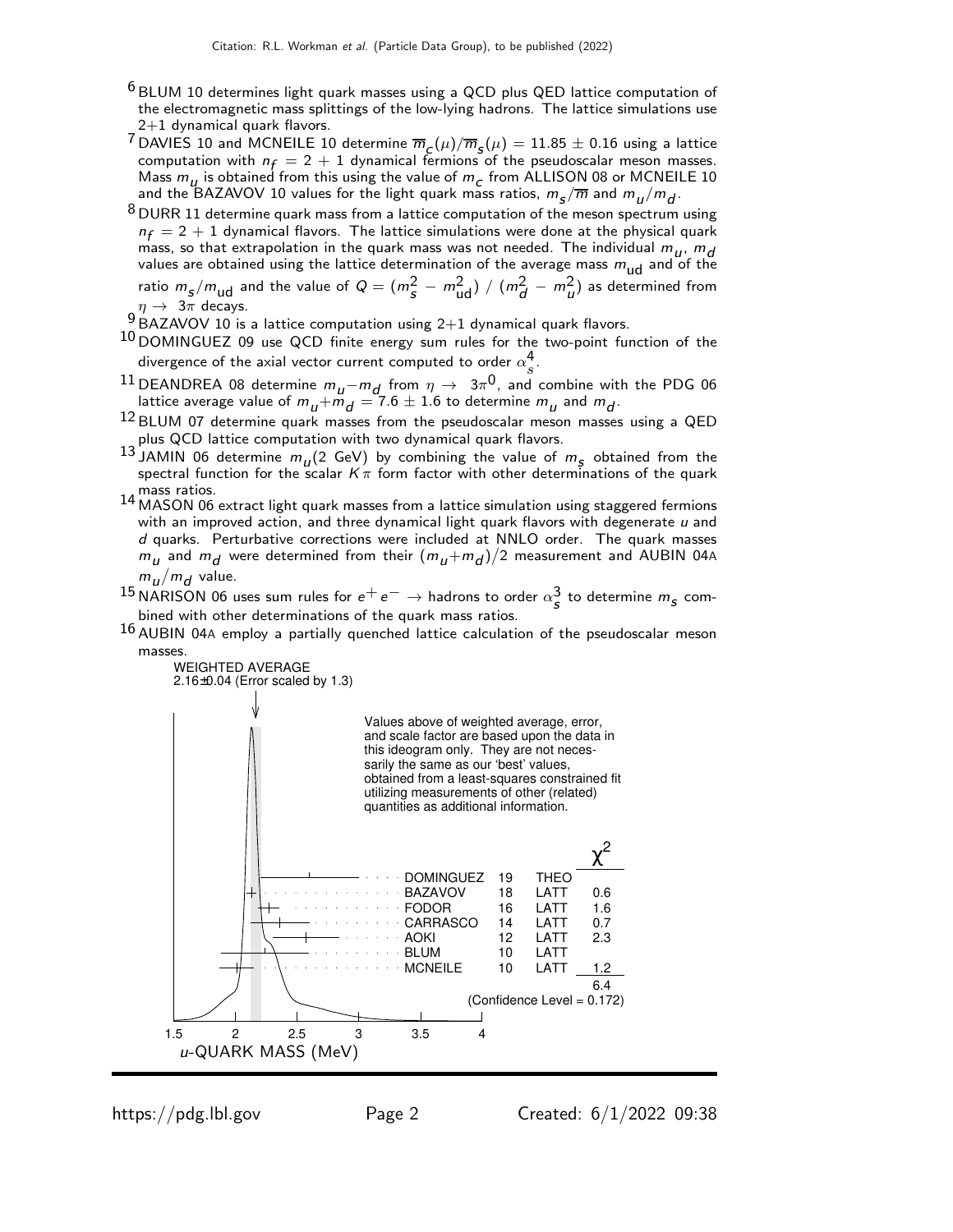#### d-QUARK MASS

See the comment for the  $u$  quark above.

We have normalized the  $\overline{\text{MS}}$  masses at a renormalization scale of  $\mu = 2$ GeV. Results quoted in the literature at  $\mu = 1$  GeV have been rescaled by dividing by 1.35. The values of "Our Evaluation" were determined in part via Figures 1 and 2.

|      | MS MASS (MeV)              |                                                                               | DOCUMENT ID                                   |     | <b>TECN</b> |  |  |
|------|----------------------------|-------------------------------------------------------------------------------|-----------------------------------------------|-----|-------------|--|--|
| 4.67 | $+0.48$                    |                                                                               | <b>OUR EVALUATION</b> See the ideogram below. |     |             |  |  |
| 5.3  | ± 0.4                      |                                                                               | <sup>1</sup> DOMINGUEZ                        | 19  | <b>THEO</b> |  |  |
|      | $4.675 \pm 0.056$          |                                                                               | <sup>2</sup> BAZAVOV                          | 18  | <b>LATT</b> |  |  |
|      | 4.67 $\pm$ 0.06 $\pm$ 0.06 |                                                                               | $3$ FODOR                                     | 16  | <b>LATT</b> |  |  |
|      | 5.03 $\pm$ 0.26            |                                                                               | $4$ CARRASCO                                  | 14  | <b>LATT</b> |  |  |
|      | 3.68 $\pm$ 0.29 $\pm$ 0.10 |                                                                               | <sup>5</sup> AOKI                             | 12  | <b>LATT</b> |  |  |
|      | 4.65 $\pm$ 0.15 $\pm$ 0.32 |                                                                               | $6$ BLUM                                      | 10  | <b>LATT</b> |  |  |
|      | 4.77 $\pm$ 0.15            |                                                                               | <sup>7</sup> MCNEILE                          | 10  | LATT        |  |  |
|      |                            | • • • We do not use the following data for averages, fits, limits, etc. • • • |                                               |     |             |  |  |
|      | 4.79 $\pm 0.07$ $\pm 0.12$ |                                                                               | $8$ DURR                                      | 11  | <b>LATT</b> |  |  |
| 4.6  | $\pm 0.3$                  |                                                                               | $9$ BAZAVOV                                   | 10  | <b>LATT</b> |  |  |
|      | 4.79 $\pm 0.16$            |                                                                               | <sup>7</sup> DAVIES                           | 10  | <b>LATT</b> |  |  |
| 5.3  | ±0.4                       |                                                                               | 10 DOMINGUEZ                                  | 09  | <b>THEO</b> |  |  |
| 4.7  | ±0.8                       |                                                                               | $11$ DEANDREA                                 | 08  | <b>THEO</b> |  |  |
| 5.49 | $\pm 0.39$                 |                                                                               | $12$ BLUM                                     | 07  | <b>LATT</b> |  |  |
| 4.8  | ±0.5                       |                                                                               | $13$ JAMIN                                    | 06  | <b>THEO</b> |  |  |
|      | 4.4 $\pm 0.3$              |                                                                               | 14 MASON                                      | 06  | LATT        |  |  |
|      | 5.1 $\pm$ 0.4              |                                                                               | $15$ NARISON                                  | 06  | <b>THEO</b> |  |  |
| 3.9  | ±0.5                       |                                                                               | $16$ AUBIN                                    | 04A | <b>LATT</b> |  |  |

 $1$  DOMINGUEZ 19 determine the quark mass from a QCD finite energy sum rule for the divergence of the axial current.

 $2$  BAZAVOV 18 determine the quark masses using a lattice computation with staggered fermions and four active quark flavors.

- <sup>3</sup> FODOR 16 is a lattice simulation with  $n_f = 2 + 1$  dynamical flavors and includes partially quenched QED effects.
- $4$  CARRASCO 14 is a lattice QCD computation of light quark masses using  $2 + 1 + 1$ dynamical quarks, with  $m_{\mu} = m_{d} \neq m_{S} \neq m_{C}$ . The  $\mu$  and  $d$  quark masses are obtained separately by using the  $K$  meson mass splittings and lattice results for the electromagnetic contributions.
- $^5$  AOKI 12 is a lattice computation using  $1 + 1 + 1$  dynamical quark flavors.
- $6$  BLUM 10 determines light quark masses using a QCD plus QED lattice computation of the electromagnetic mass splittings of the low-lying hadrons. The lattice simulations use 2+1 dynamical quark flavors.
- <sup>7</sup> DAVIES 10 and MCNEILE 10 determine  $\overline{m}_{\mathcal{L}}(\mu)/\overline{m}_{\mathcal{S}}(\mu)=11.85\pm0.16$  using a lattice computation with  $n_f = 2 + 1$  dynamical fermions of the pseudoscalar meson masses. Mass  $m_d$  is obtained from this using the value of  $m_c$  from ALLISON 08 or MCNEILE 10 and the BAZAVOV 10 values for the light quark mass ratios,  $m_{\small{\textbf{s}}}/\overline{m}$  and  $m_{\small{\textbf{u}}}/m_{\small{\textbf{d}}}.$
- $8$  DURR 11 determine quark mass from a lattice computation of the meson spectrum using  $n_f = 2 + 1$  dynamical flavors. The lattice simulations were done at the physical quark mass, so that extrapolation in the quark mass was not needed. The individual  $m_{u}$ ,  $m_{d}$ values are obtained using the lattice determination of the average mass  $m_{ud}$  and of the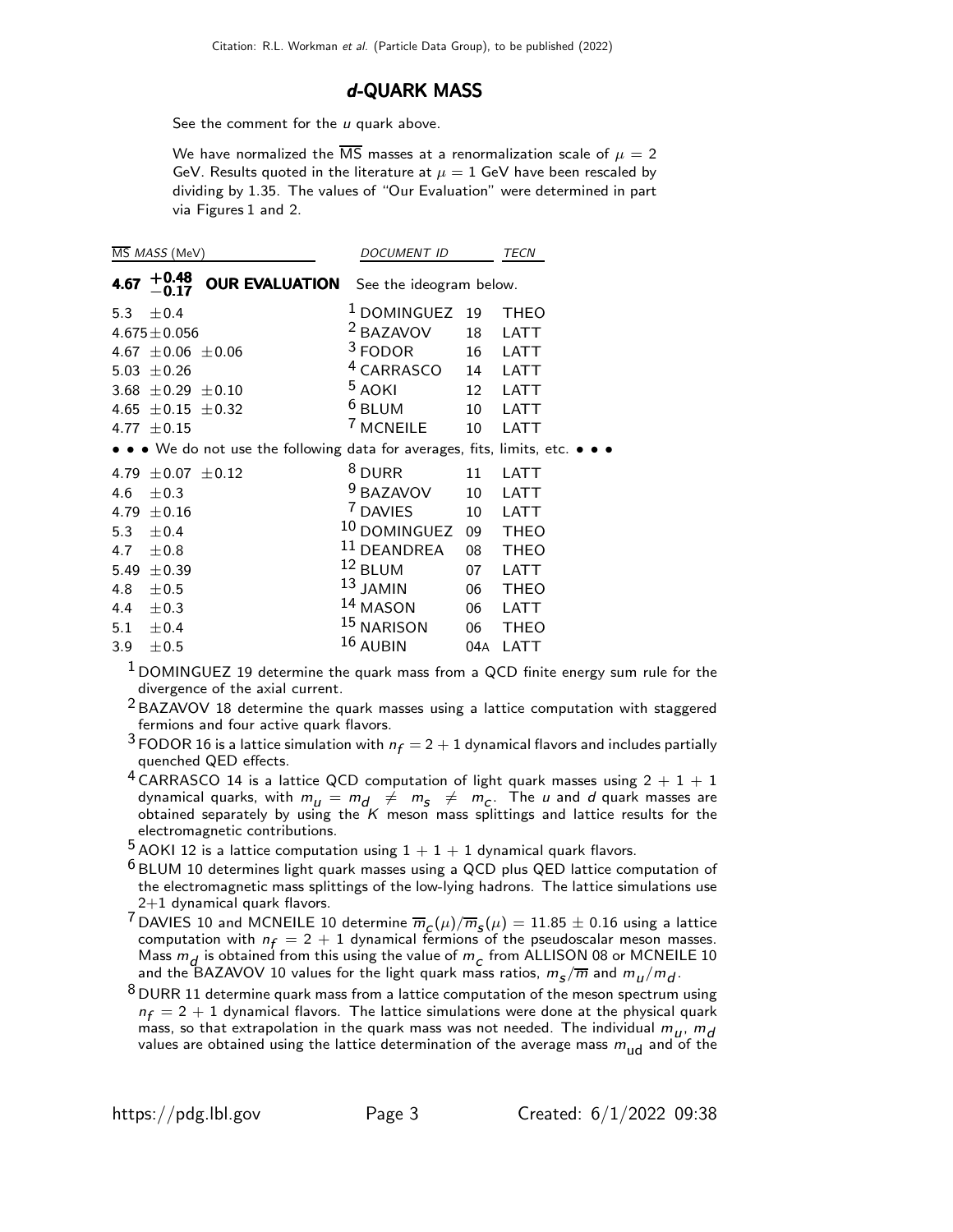ratio  $m_S/m_{ud}$  and the value of  $Q = (m_S^2 - m_{ud}^2) / (m_d^2 - m_u^2)$  as determined from  $\eta \rightarrow 3\pi$  decays.

- $9$  BAZAVOV 10 is a lattice computation using 2+1 dynamical quark flavors.
- 10 DOMINGUEZ 09 use QCD finite energy sum rules for the two-point function of the divergence of the axial vector current computed to order  $\alpha_s^4$  $\frac{4}{s}$ .
- <sup>11</sup> DEANDREA 08 determine  $m_{\mu} m_{\textit{d}}$  from  $\eta$  →  $3\pi^{0}$ , and combine with the PDG 06 lattice average value of  $m_{\overline{\bm{u}}} + \bar{m}_{\overline{\bm{d}}} = 7.6 \pm 1.6$  to determine  $m_{\overline{\bm{u}}}$  and  $m_{\overline{\bm{d}}}.$
- <sup>12</sup> BLUM 07 determine quark masses from the pseudoscalar meson masses using a QED plus QCD lattice computation with two dynamical quark flavors.
- <sup>13</sup> JAMIN 06 determine  $m_d$  (2 GeV) by combining the value of  $m_s$  obtained from the spectral function for the scalar  $K\pi$  form factor with other determinations of the quark mass ratios.
- 14 MASON 06 extract light quark masses from a lattice simulation using staggered fermions with an improved action, and three dynamical light quark flavors with degenerate  $u$  and d quarks. Perturbative corrections were included at NNLO order. The quark masses  $m_\mu$  and  $m_d$  were determined from their  $(m_\mu+m_d)/2$  measurement and AUBIN 04A  $m_u/m_d$  value.
- $^{15}$ NARISON 06 uses sum rules for  $e^+e^-\to$  hadrons to order  $\alpha_{\cal S}^3$  to determine  $m_{\cal S}$  combined with other determinations of the quark mass ratios.
- $16$  AUBIN 04A perform three flavor dynamical lattice calculation of pseudoscalar meson masses, with continuum estimate of electromagnetic effects in the kaon masses, and one-loop perturbative renormalization constant.



$$
\overline{m}=(m_u+m_d)/2
$$

See the comments for the  $u$  quark above.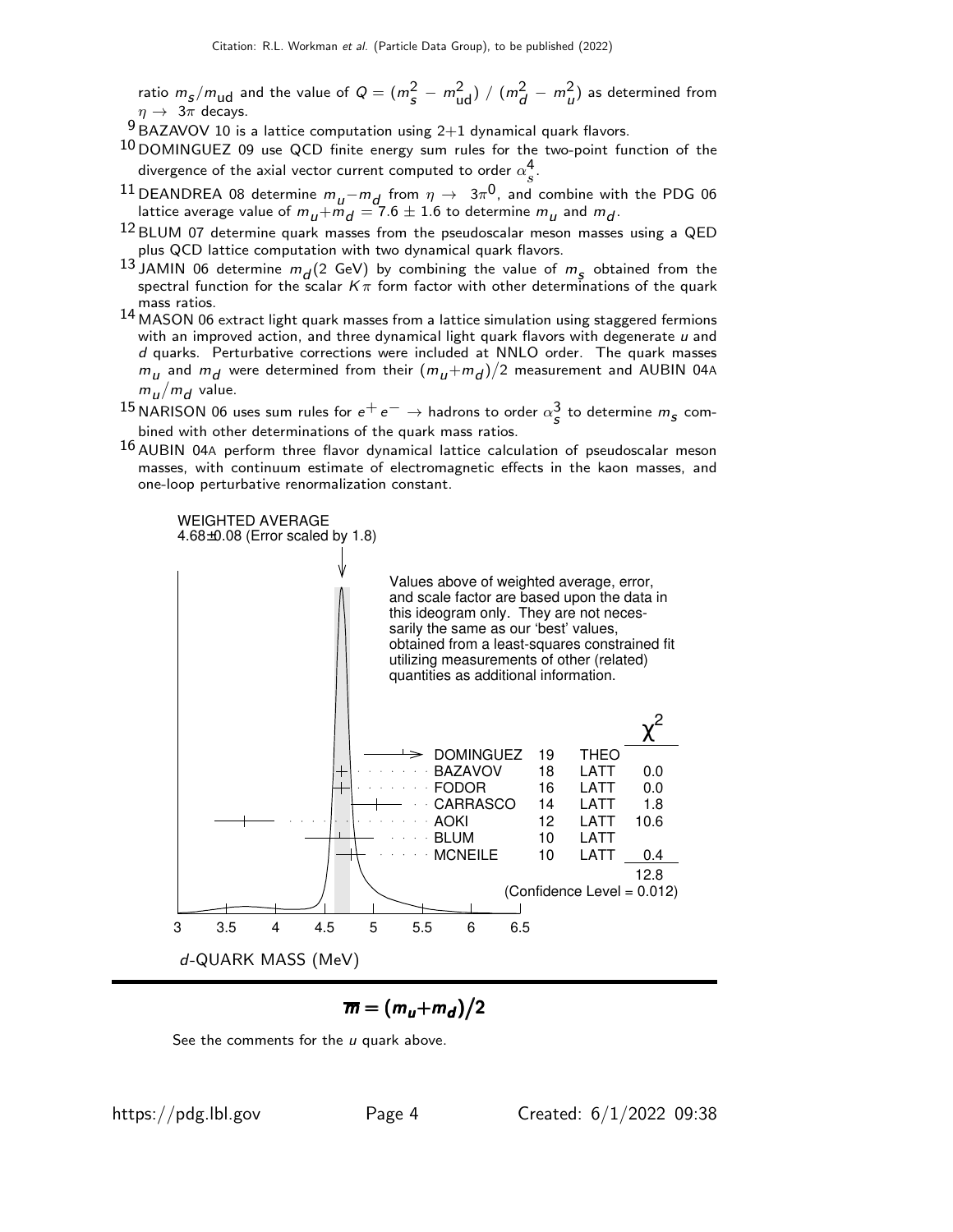We have normalized the  $\overline{\text{MS}}$  masses at a renormalization scale of  $\mu = 2$ GeV. Results quoted in the literature at  $\mu = 1$  GeV have been rescaled by dividing by 1.35. The values of "Our Evaluation" were determined in part via Figures 1 and 2.

|      | MS MASS (MeV)                                                      |                                                                                                        | DOCUMENT ID                                                                                             |                            | TECN                                               |
|------|--------------------------------------------------------------------|--------------------------------------------------------------------------------------------------------|---------------------------------------------------------------------------------------------------------|----------------------------|----------------------------------------------------|
| 3.45 | $+0.35$<br>$-0.15$                                                 | <b>OUR EVALUATION</b> See the ideogram below.                                                          |                                                                                                         |                            |                                                    |
|      |                                                                    | $3.636 \pm 0.066 \begin{array}{c} +0.060 \\ -0.057 \end{array}$                                        | $1$ ALEXANDROU21                                                                                        |                            | <b>LATT</b>                                        |
| 3.9  | $\pm 0.3$                                                          | $3.54 \pm 0.12 \pm 0.09$                                                                               | <sup>2</sup> BRUNO<br><sup>3</sup> DOMINGUEZ                                                            | 20<br>19                   | LATT<br><b>THEO</b>                                |
| 4.7  | $+0.8$<br>$-0.7$                                                   |                                                                                                        | <sup>4</sup> YUAN                                                                                       | 17                         | <b>THEO</b>                                        |
| 3.6  | 3.70 $\pm$ 0.17<br>3.45 $\pm$ 0.12<br>$\pm 0.2$<br>3.39 $\pm 0.06$ | $3.469 \pm 0.047 \pm 0.048$<br>• • We do not use the following data for averages, fits, limits, etc. • | <sup>5</sup> CARRASCO<br><sup>6</sup> ARTHUR<br>7 DURR<br><sup>8</sup> BLOSSIER<br><sup>9</sup> MCNEILE | 14<br>13<br>11<br>10<br>10 | <b>LATT</b><br><b>LATT</b><br>LATT<br>LATT<br>LATT |
|      | 3.59 $\pm$ 0.21                                                    |                                                                                                        | $10$ AOKI                                                                                               |                            | 11A LATT                                           |
|      | 3.40 $\pm 0.07$                                                    |                                                                                                        | <sup>9</sup> DAVIES                                                                                     | 10                         | <b>LATT</b>                                        |
|      | 4.1 $\pm 0.2$<br>3.72 $\pm$ 0.41<br>$>$ 4.85 $\pm$ 0.20            | 3.85 $\pm$ 0.12 $\pm$ 0.4                                                                              | <sup>11</sup> DOMINGUEZ 09<br>12 ALLTON<br>13 BLOSSIER<br><sup>14</sup> DOMINGUEZ08B                    | 08<br>08                   | <b>THEO</b><br>LATT<br><b>LATT</b><br><b>THEO</b>  |
| 3.55 | $+0.65$<br>$-0.28$                                                 |                                                                                                        | <sup>15</sup> ISHIKAWA                                                                                  | 08                         | <b>LATT</b>                                        |
|      | $4.026 \pm 0.048$<br>4.25 $\pm$ 0.35<br>4.7 $\pm$ 0.2              | 4.08 $\pm$ 0.25 $\pm$ 0.42<br>$\pm 0.3$                                                                | $16$ NAKAMURA<br>$17$ BLUM<br>$^{18}$ GOCKELER<br>19 GOCKELER                                           | 08<br>07<br>06<br>06A      | LATT<br>LATT<br><b>LATT</b><br>LATT                |
| 3.2  | $\pm 0.3$<br>3.95 $\pm$ 0.3                                        |                                                                                                        | 20 MASON<br><sup>21</sup> NARISON                                                                       | 06<br>06                   | <b>LATT</b><br><b>THEO</b>                         |
|      | 2.8 $\pm$ 0.3<br>4.29 $\pm$ 0.14 $\pm$ 0.65                        |                                                                                                        | 22 AUBIN<br>$23$ AOKI<br>$24$ AOKI                                                                      | 04<br>03                   | LATT<br>LATT                                       |
| 4.4  | $3.223 \pm 0.3$<br>$\pm 0.1$                                       | ±0.4                                                                                                   | <sup>25</sup> BECIREVIC                                                                                 | 03B<br>03                  | LATT<br><b>LATT</b>                                |
| 4.1  | ±0.3                                                               | $\pm 1.0$                                                                                              | $26$ CHIU                                                                                               | 03                         | LATT                                               |

 ALEXANDROU 21 determines the quark mass using a lattice calculation of the meson and baryon masses with a twisted mass fermion action. The simulations are carried out using 2 $+1+1$  dynamical quarks with  $m_{_{{I\!I}}} = m_{_{{I\!I}}} \neq m_{_{{S\!I}}} \neq m_{_{{C}},$  including gauge ensembles close to the physical pion point.

<sup>2</sup> BRUNO 20 determines the light quark mass using a lattice calculation with  $n_f = 2+1$ flavors of Wilson fermions. The scale has been set from  $f_{\pi}$  and  $f_{K}$ . The tuning was done using the masses of the lightest  $(\pi)$  and strange  $(K)$  pseudoscalar mesons.

 DOMINGUEZ 19 determine the quark mass from a QCD finite energy sum rule for the divergence of the axial current.

<sup>4</sup> YUAN 17 determine  $\overline{m}$  using QCD sum rules in the isospin  $I=0$  scalar channel. At the end of the "Numerical Results" section of YUAN 17 the authors discuss the significance of their larger value of the light quark mass compared to previous determinations.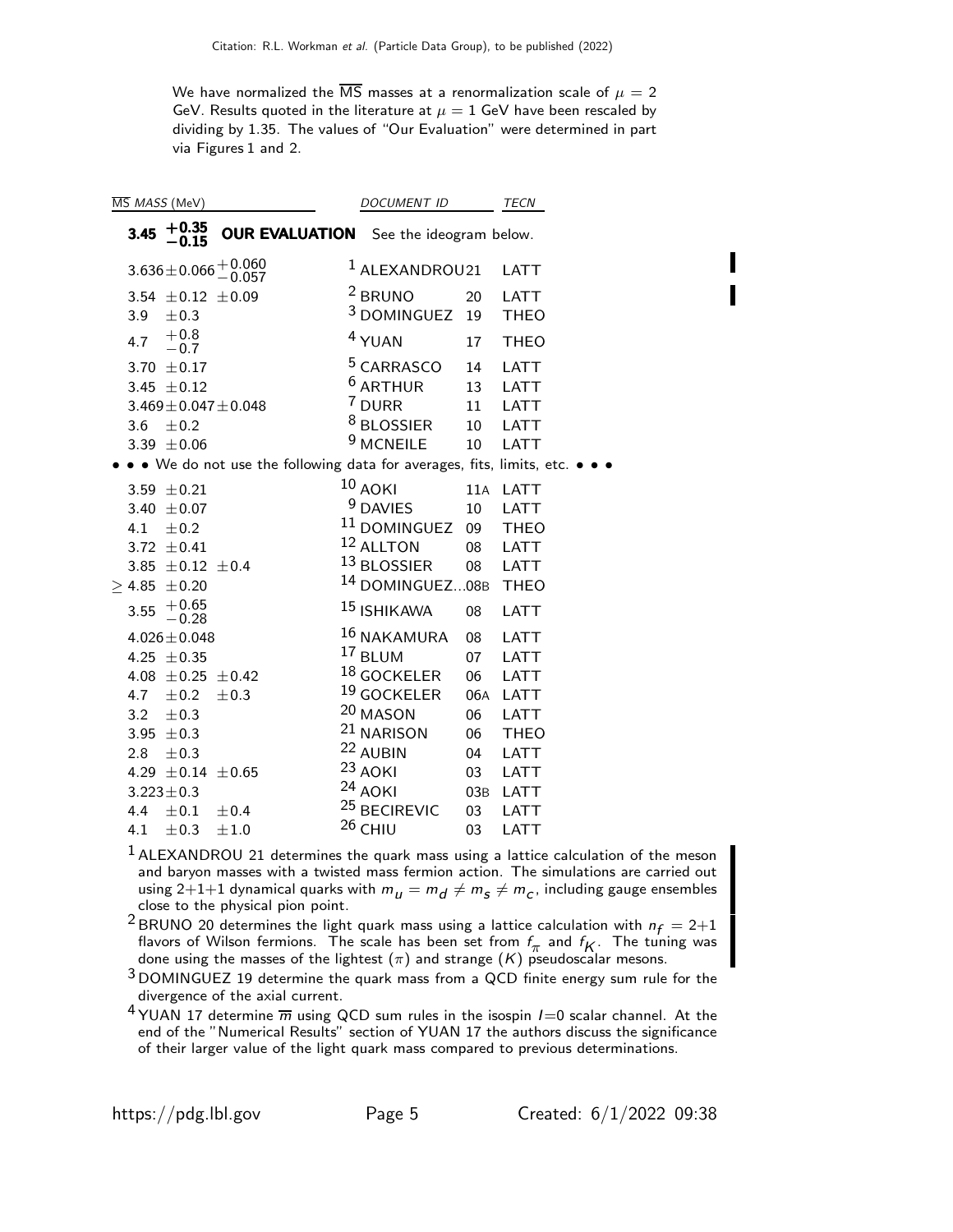- <sup>5</sup> CARRASCO 14 is a lattice QCD computation of light quark masses using  $2 + 1 + 1$ dynamical quarks, with  $m_{\mu} = m_{d} \neq m_{s} \neq m_{c}$ . The  $\mu$  and  $d$  quark masses are obtained separately by using the  $K$  meson mass splittings and lattice results for the electromagnetic contributions.
- $^6$  ARTHUR 13 is a lattice computation using 2 $+1$  dynamical domain wall fermions. Masses at  $\mu = 3$  GeV have been converted to  $\mu = 2$  GeV using conversion factors given in their paper.
- 7 DURR 11 determine quark mass from a lattice computation of the meson spectrum using  $n_f = 2 + 1$  dynamical flavors. The lattice simulations were done at the physical quark mass, so that extrapolation in the quark mass was not needed.
- 8 BLOSSIER 10 determines quark masses from a computation of the hadron spectrum using  $n_f = 2$  dynamical twisted-mass Wilson fermions.
- $^9$ DAVIES 10 and MCNEILE 10 determine  $\overline m_{\cal L}(\mu)/\overline m_{\cal S}(\mu)=11.85\pm0.16$  using a lattice computation with  $n_f = 2 + 1$  dynamical fermions of the pseudoscalar meson masses. Mass  $\overline{m}$  is obtained from this using the value of  $m_c$  from ALLISON 08 or MCNEILE 10 and the BAZAVOV 10 values for the light quark mass ratio,  $m_{\small{\bf S}}/\overline{m}.$
- $10$  AOKI 11A determine quark masses from a lattice computation of the hadron spectrum using  $n_f = 2 + 1$  dynamical flavors of domain wall fermions.
- <sup>11</sup> DOMINGUEZ 09 use QCD finite energy sum rules for the two-point function of the divergence of the axial vector current computed to order  $\alpha_s^4$  $\frac{4}{s}$ .
- <sup>12</sup> ALLTON 08 use a lattice computation of the π, K, and  $\Omega$  masses with 2+1 dynamical flavors of domain wall quarks, and non-perturbative renormalization.
- 13 BLOSSIER 08 use a lattice computation of pseudoscalar meson masses and decay constants with 2 dynamical flavors and non-perturbative renormalization.
- 14 DOMINGUEZ-CLARIMON 08<sup>B</sup> obtain an inequality from sum rules for the scalar twopoint correlator.
- 15 ISHIKAWA 08 use a lattice computation of the light meson spectrum with  $2+1$  dynamical flavors of  $\mathcal{O}(a)$  improved Wilson quarks, and one-loop perturbative renormalization.
- <sup>16</sup> NAKAMURA 08 do a lattice computation using quenched domain wall fermions and non-perturbative renormalization.
- $^{17}$  BLUM 07 determine quark masses from the pseudoscalar meson masses using a QED plus QCD lattice computation with two dynamical quark flavors.
- $^{18}$  GOCKELER 06 use an unquenched lattice computation of the axial Ward Identity with  $n_f = 2$  dynamical light quark flavors, and non-perturbative renormalization, to obtain  $\overline{m}(2 \text{ GeV}) = 4.08 \pm 0.25 \pm 0.19 \pm 0.23 \text{ MeV}$ , where the first error is statistical, the second and third are systematic due to the fit range and force scale uncertainties, respectively. We have combined the systematic errors linearly.
- <sup>19</sup> GOCKELER 06A use an unquenched lattice computation of the pseudoscalar meson masses with  $n_f = 2$  dynamical light quark flavors, and non-perturbative renormalization.
- $20$  MASON 06 extract light quark masses from a lattice simulation using staggered fermions with an improved action, and three dynamical light quark flavors with degenerate  $u$  and d quarks. Perturbative corrections were included at NNLO order.
- <sup>21</sup> NARISON 06 uses sum rules for  $e^+e^- \to$  hadrons to order  $\alpha_s^3$  to determine  $m_5$  combined with other determinations of the quark mass ratios.
- <sup>22</sup> AUBIN 04 perform three flavor dynamical lattice calculation of pseudoscalar meson masses, with one-loop perturbative renormalization constant.
- $23$  AOKI 03 uses quenched lattice simulation of the meson and baryon masses with degenerate light quarks. The extrapolations are done using quenched chiral perturbation theory.
- $^{24}$ The errors given in AOKI 03B were  $^{+0.046}_{-0.069}$ . We changed them to  $\pm$ 0.3 for calculating the overall best values. AOKI 03B uses lattice simulation of the meson and baryon masses with two dynamical light quarks. Simulations are performed using the  $\mathcal{O}(a)$  improved Wilson action.
- $25$  BECIREVIC 03 perform quenched lattice computation using the vector and axial Ward identities. Uses  $\mathcal{O}(a)$  improved Wilson action and nonperturbative renormalization.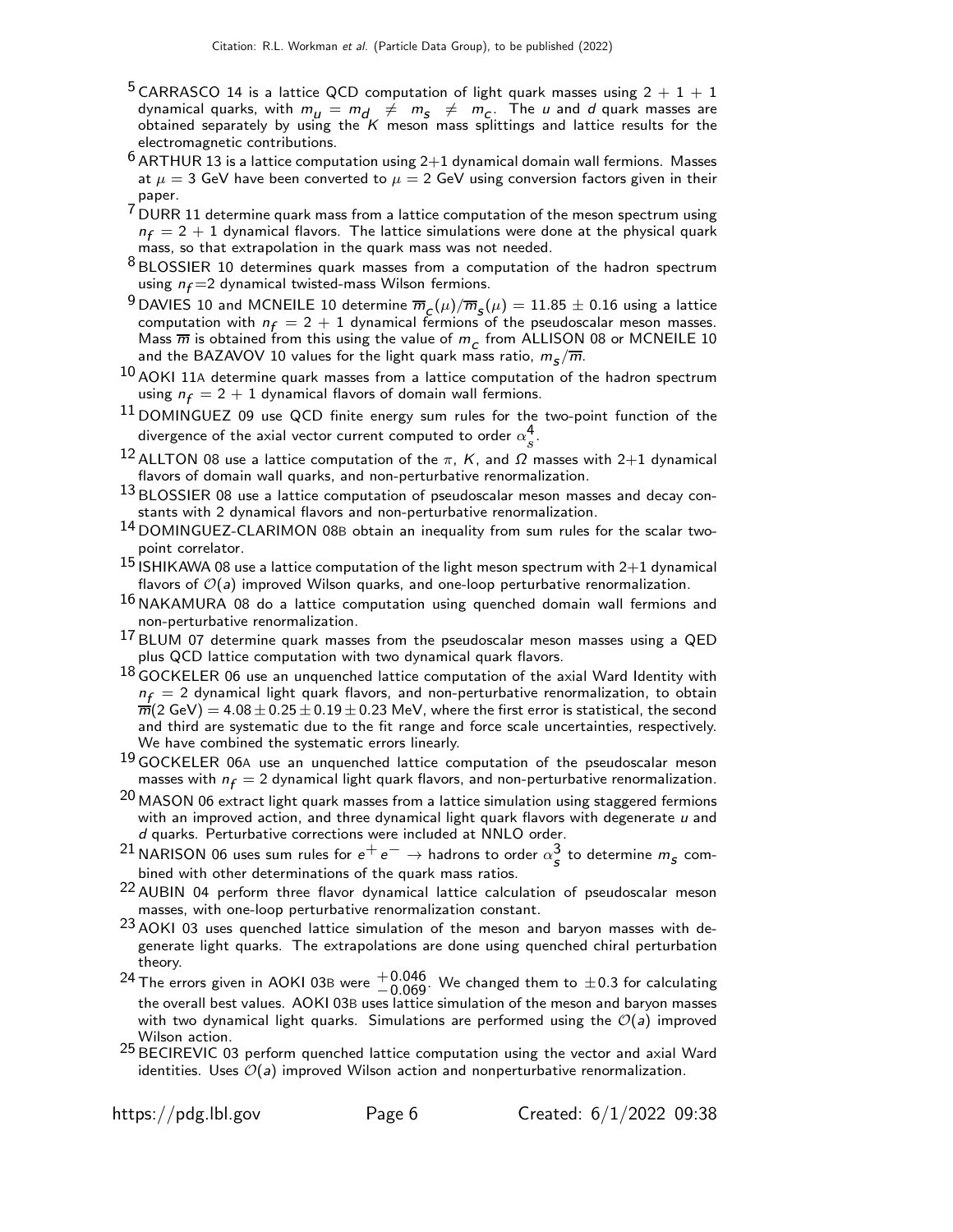$26$  CHIU 03 determines quark masses from the pion and kaon masses using a lattice simulation with a chiral fermion action in quenched approximation.



# $m_u/m_d$  MASS RATIO

| <b>VALUE</b>                                                                  | <i>DOCUMENT ID</i>    |     | TECN<br><i>COMMENT</i>     |  |  |  |  |  |
|-------------------------------------------------------------------------------|-----------------------|-----|----------------------------|--|--|--|--|--|
| $+0.056$<br><b>OUR EVALUATION</b> See the ideogram below.<br>0.474            |                       |     |                            |  |  |  |  |  |
| $0.485 \pm 0.011 \pm 0.016$                                                   | $1$ FODOR             | 16  | LATT                       |  |  |  |  |  |
| $0.4482 + 0.0173$<br>$-0.0206$                                                | $2$ BASAK             | 15  | LATT                       |  |  |  |  |  |
| $0.470 + 0.056$                                                               | <sup>3</sup> CARRASCO | 14  | LATT                       |  |  |  |  |  |
| $0.698 + 0.051$                                                               | $4$ AOKI              | 12  | LATT                       |  |  |  |  |  |
| $\pm 0.01$<br>0.42<br>$+0.04$                                                 | <sup>5</sup> BAZAVOV  | 10  | LATT                       |  |  |  |  |  |
| $0.4818 + 0.0096 + 0.0860$                                                    | $6$ BLUM              | 10  | LATT                       |  |  |  |  |  |
| • • • We do not use the following data for averages, fits, limits, etc. • • • |                       |     |                            |  |  |  |  |  |
| $0.550 \pm 0.031$                                                             | <sup>7</sup> BLUM     | 07  | LATT                       |  |  |  |  |  |
| $\pm 0.08$<br>0.43                                                            | $8$ AUBIN             | 04A | LATT                       |  |  |  |  |  |
| $0.410 \pm 0.036$                                                             | <sup>9</sup> NELSON   | 03  | LATT                       |  |  |  |  |  |
| $0.553 \pm 0.043$                                                             | <b>LEUTWYLER</b>      | 96  | <b>THEO</b><br>Compilation |  |  |  |  |  |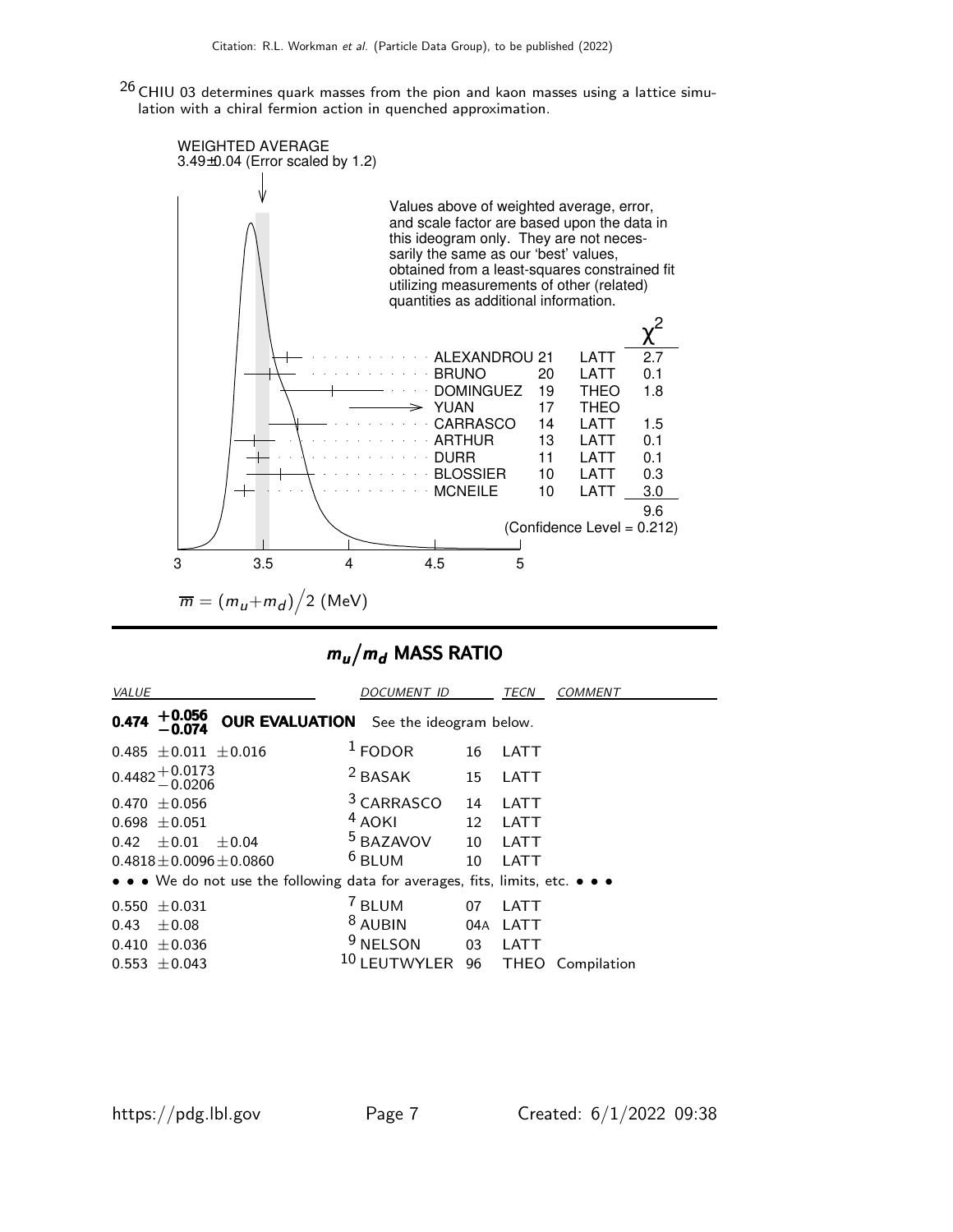- $^1$  FODOR 16 is a lattice simulation with  $n_f = 2 + 1$  dynamical flavors and includes partially quenched QED effects.
- $2$  BASAK 15 is a lattice computation using  $2+1$  dynamical quark flavors.
- <sup>3</sup> CARRASCO 14 is a lattice QCD computation of light quark masses using  $2 + 1 + 1$ dynamical quarks, with  $m_{\mu} = m_{d} \neq m_{\varsigma} \neq m_{C}$ . The  $\mu$  and  $d$  quark masses are obtained separately by using the  $K$  meson mass splittings and lattice results for the electromagnetic contributions.
- $4$  AOKI 12 is a lattice computation using  $1 + 1 + 1$  dynamical quark flavors.

 $5$  BAZAVOV 10 is a lattice computation using  $2+1$  dynamical quark flavors.

- $6$  BLUM 10 is a lattice computation using  $2+1$  dynamical quark flavors.
- $7$  BLUM 07 determine quark masses from the pseudoscalar meson masses using a QED plus QCD lattice computation with two dynamical quark flavors.
- 8 AUBIN 04<sup>A</sup> perform three flavor dynamical lattice calculation of pseudoscalar meson masses, with continuum estimate of electromagnetic effects in the kaon masses.
- $^9$ NELSON 03 computes coefficients in the order  $\rho^4$  chiral Lagrangian using a lattice calculation with three dynamical flavors. The ratio  $m_{\bm{l}}/m_{\bm{d}}$  is obtained by combining this with the chiral perturbation theory computation of the meson masses to order  $\rho^4$ .
- $^{10}$ LEUTWYLER 96 uses a combined fit to  $\eta \rightarrow \; 3\pi$  and  $\psi' \rightarrow \; J/\psi \; (\pi,\eta)$  decay rates, and the electromagnetic mass differences of the  $\pi$  and  $K$ .



#### s-QUARK MASS

See the comment for the  $u$  quark above.

We have normalized the  $\overline{\text{MS}}$  masses at a renormalization scale of  $\mu = 2$ GeV. Results quoted in the literature at  $\mu = 1$  GeV have been rescaled by dividing by 1.35.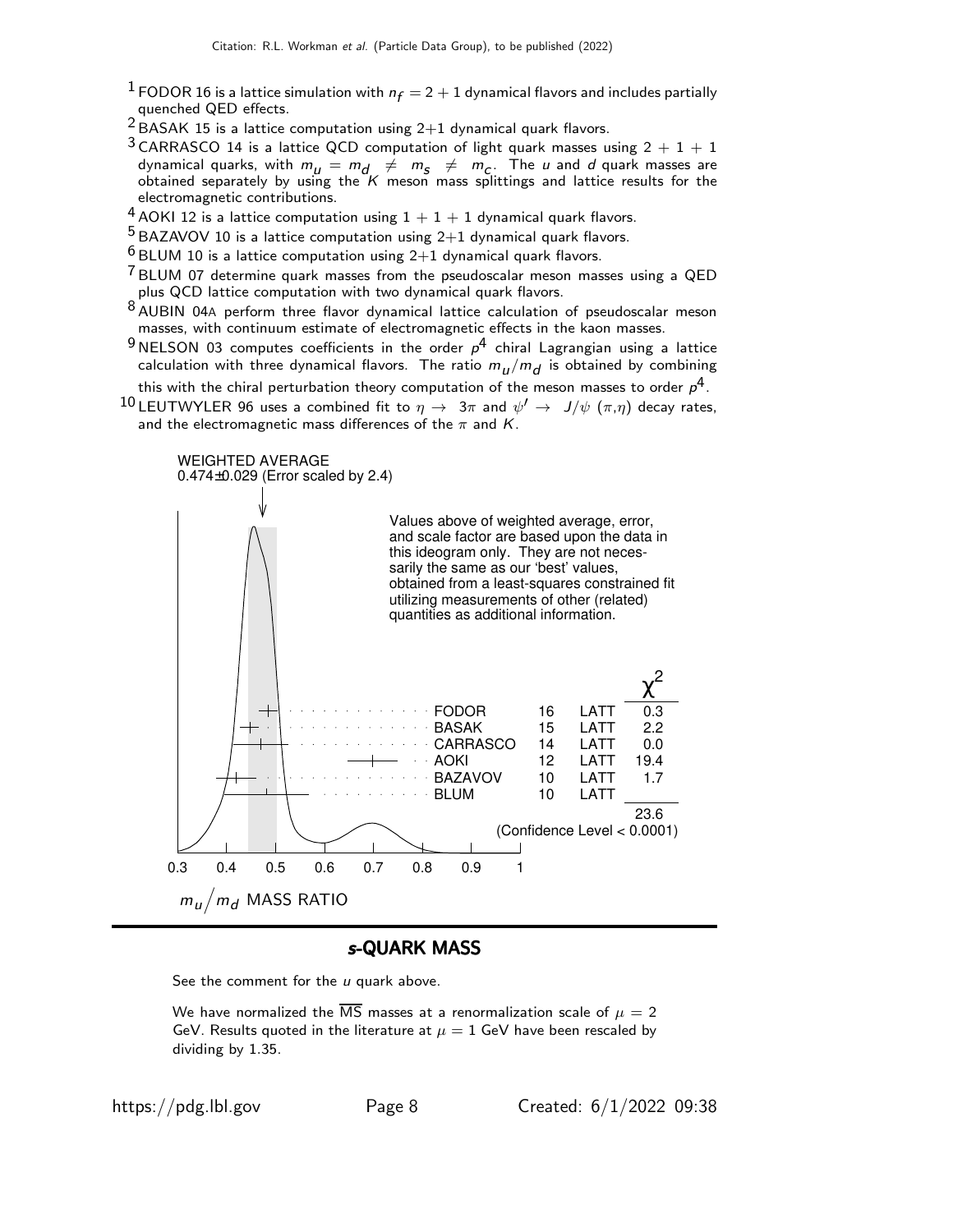| $\overline{\text{MS}}$ <i>MASS</i> (MeV) |           |                        | DOCUMENT ID                        |  | TECN                                          |     |                                                                               |
|------------------------------------------|-----------|------------------------|------------------------------------|--|-----------------------------------------------|-----|-------------------------------------------------------------------------------|
| $93.4 + 8.6$                             |           | - 3.4                  |                                    |  | <b>OUR EVALUATION</b> See the ideogram below. |     |                                                                               |
|                                          |           |                        | 98.7 $\pm$ 2.4 $\frac{+}{-}$ 4.0   |  | $1$ ALEXANDROU21                              |     | <b>LATT</b>                                                                   |
|                                          |           |                        | $95.7 \pm 2.5 \pm 2.4$             |  | $2$ BRUNO                                     | 20  | <b>LATT</b>                                                                   |
| $92.47 \pm 0.69$                         |           |                        |                                    |  | <sup>3</sup> BAZAVOV                          | 18  | LATT                                                                          |
| $93.85 \pm 0.75$                         |           |                        |                                    |  | $4$ LYTLE                                     | 18  | <b>LATT</b>                                                                   |
| 87.6 $\pm$ 6.0                           |           |                        |                                    |  | <sup>5</sup> ANANTHANA16                      |     | <b>THEO</b>                                                                   |
| 99.6 $\pm$ 4.3                           |           |                        |                                    |  | $6$ CARRASCO                                  | 14  | <b>LATT</b>                                                                   |
| 94.4 $\pm$ 2.3                           |           |                        |                                    |  | <sup>7</sup> ARTHUR                           | 13  | <b>LATT</b>                                                                   |
| 94 $\pm$ 9                               |           |                        |                                    |  | <sup>8</sup> BODENSTEIN 13 THEO               |     |                                                                               |
| $102 \pm 3$                              |           |                        | $\pm$ 1                            |  | <sup>9</sup> FRITZSCH                         |     | 12 LATT                                                                       |
|                                          |           |                        | $95.5 \pm 1.1 \pm 1.5$             |  | $10$ DURR                                     | 11  | <b>LATT</b>                                                                   |
|                                          |           |                        |                                    |  |                                               |     | • • • We do not use the following data for averages, fits, limits, etc. • • • |
| 93.6 $\pm$ 0.8                           |           |                        |                                    |  | <sup>11</sup> CHAKRABOR15 LATT                |     |                                                                               |
| $96.2 \pm 2.7$                           |           |                        |                                    |  | 12 AOKI                                       |     | 11A LATT                                                                      |
| 95                                       | ± 6       |                        |                                    |  | 13 BLOSSIER                                   | 10  | <b>LATT</b>                                                                   |
|                                          |           |                        | $97.6 \pm 2.9 \pm 5.5$             |  | $14$ BLUM                                     | 10  | <b>LATT</b>                                                                   |
| 92.4 $\pm$ 1.5                           |           |                        |                                    |  | <sup>15</sup> DAVIES                          | 10  | <b>LATT</b>                                                                   |
| 92.2 $\pm$ 1.3                           |           |                        |                                    |  | <sup>15</sup> MCNEILE                         | 10  | <b>LATT</b>                                                                   |
| $107.3 \pm 11.7$                         |           |                        |                                    |  | $16$ ALLTON                                   | 08  | LATT                                                                          |
| $105 \pm 3$                              |           |                        | $\pm$ 9                            |  | <sup>17</sup> BLOSSIER 08                     |     | LATT                                                                          |
| 102                                      | ± 8       |                        |                                    |  | <sup>18</sup> DOMINGUEZ 08A                   |     | <b>THEO</b>                                                                   |
| 90.1                                     |           | $+17.2$<br>$-6.1$      |                                    |  | <sup>19</sup> ISHIKAWA                        | 08  | <b>LATT</b>                                                                   |
| $105.6 \pm 1.2$                          |           |                        |                                    |  | <sup>20</sup> NAKAMURA                        | 08  | LATT                                                                          |
| $119.5 \pm 9.3$                          |           |                        |                                    |  | $21$ BLUM                                     | 07  | <b>LATT</b>                                                                   |
| 105                                      | ± 6       |                        | ±7                                 |  | <sup>22</sup> CHETYRKIN                       | 06  | <b>THEO</b>                                                                   |
| 111                                      | ± 6       |                        | $\pm 10$                           |  | <sup>23</sup> GOCKELER                        | 06  | LATT                                                                          |
| 119                                      | ± 5       |                        | ± 8                                |  | <sup>24</sup> GOCKELER                        | 06A | LATT                                                                          |
| 92                                       | ± 9       |                        |                                    |  | $25$ JAMIN                                    | 06  | <b>THEO</b>                                                                   |
| 87                                       | ± 6       |                        |                                    |  | 26 MASON                                      | 06  | LATT                                                                          |
| 104                                      | $\pm 15$  |                        |                                    |  | <sup>27</sup> NARISON                         | 06  | <b>THEO</b>                                                                   |
|                                          |           |                        | $\geq 71 \pm 4, \ \leq 151 \pm 14$ |  | <sup>28</sup> NARISON                         | 06  | <b>THEO</b>                                                                   |
| 96                                       |           | $+5$<br>$\overline{3}$ | $+16$<br>$-18$                     |  | <sup>29</sup> BAIKOV                          | 05  | <b>THEO</b>                                                                   |
| 81                                       | ±22       |                        |                                    |  | $30$ GAMIZ                                    | 05  | <b>THEO</b>                                                                   |
| 125                                      | $\pm 28$  |                        |                                    |  | 31 GORBUNOV                                   | 05  | <b>THEO</b>                                                                   |
| 93                                       | ±32       |                        |                                    |  | 32 NARISON                                    | 05  | <b>THEO</b>                                                                   |
| 76                                       | ± 8       |                        |                                    |  | 33 AUBIN                                      | 04  | <b>LATT</b>                                                                   |
| 116                                      | ± 6       |                        | $\pm$ 0.65                         |  | 34 AOKI                                       | 03  | LATT                                                                          |
| 84.5                                     | $+12$     | 1.7                    |                                    |  | 35 AOKI                                       | 03B | LATT                                                                          |
| 106                                      | $±$ 2     |                        | ± 8                                |  | 36 BECIREVIC                                  | 03  | LATT                                                                          |
| 92                                       | ± 9       |                        | ±16                                |  | 37 CHIU                                       | 03  | LATT                                                                          |
| 117                                      | $\pm\,17$ |                        |                                    |  | 38 GAMIZ                                      | 03  | <b>THEO</b>                                                                   |
| 103                                      | $\pm 17$  |                        |                                    |  | 39 GAMIZ                                      | 03  | <b>THEO</b>                                                                   |

 $\blacksquare$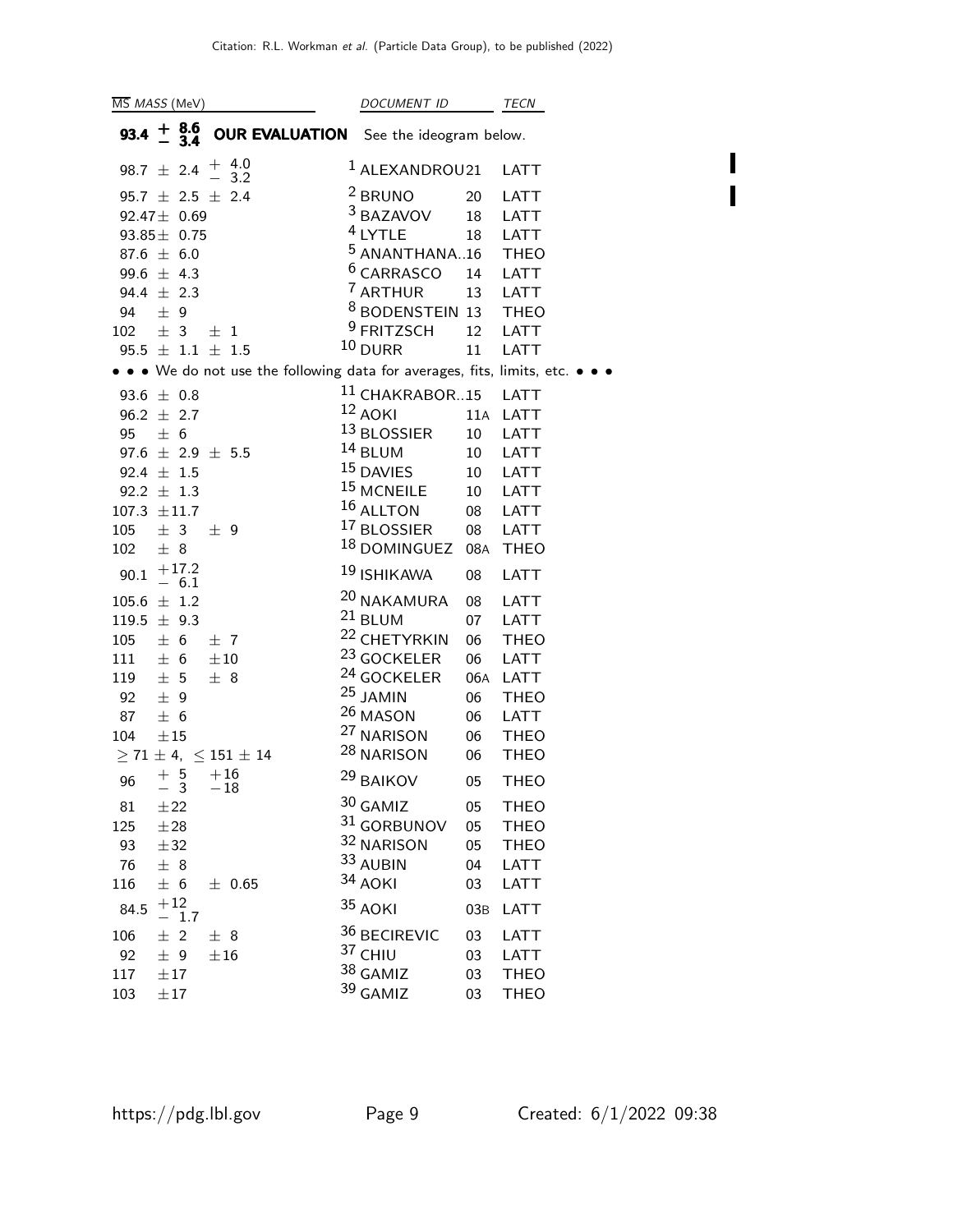- $<sup>1</sup>$  ALEXANDROU 21 determines the quark mass using a lattice calculation of the meson</sup> and baryon masses with a twisted mass fermion action. The simulations are carried out using 2 $+1+1$  dynamical quarks with  $m_{_H}=m_{_H}\neq m_{_S}\neq m_{_C},$  including gauge ensembles close to the physical pion point.
- <sup>2</sup> BRUNO 20 determines the light quark mass using a lattice calculation with  $n_f = 2+1$ flavors of Wilson fermions. The scale has been set from  $f_{\pi}$  and  $f_{K}$ . The tuning was done using the masses of the lightest  $(\pi)$  and strange  $(K)$  pseudoscalar mesons.
- $3$  BAZAVOV 18 determine the quark masses using a lattice computation with staggered fermions and four active quark flavors.
- <sup>4</sup> LYTLE 18 combined with CHAKRABORTY 2015 determine  $\overline{m}_s(3 \text{ GeV}) = 84.78 \pm 0.65$ MeV from a lattice simulation with  $n_f = 2+1+1$  flavors. They also determine the quoted value  $\overline{m}_{{\color{red}S}}(2 \; \text{GeV})$  for  $n_{\textit{f}}=4$  dynamical flavors.
- <sup>5</sup> ANANTHANARAYAN 16 determine  $\overline{m}_s(2 \text{ GeV}) = 106.70 \pm 9.36$  MeV and  $74.47 \pm 7.77$ MeV from fits to ALEPH and OPAL  $\tau$  decay data, respectively. We have used the weighted average of the two.
- $6$  CARRASCO 14 is a lattice QCD computation of light quark masses using  $2 + 1 + 1$ dynamical quarks, with  $m_{\mu} = m_{d} \neq m_{s} \neq m_{c}$ . The u and d quark masses are obtained separately by using the  $K$  meson mass splittings and lattice results for the electromagnetic contributions.
- $\frac{7}{1}$  ARTHUR 13 is a lattice computation using 2+1 dynamical domain wall fermions. Masses at  $\mu = 3$  GeV have been converted to  $\mu = 2$  GeV using conversion factors given in their paper.
- $^8$ BODENSTEIN 13 determines  $m_{\tilde s}$  from QCD finite energy sum rules, and the perturbative computation of the pseudoscalar correlator to five-loop order.
- <sup>9</sup> FRITZSCH 12 determine  $m<sub>S</sub>$  using a lattice computation with  $n<sub>f</sub> = 2$  dynamical flavors.
- $10$  DURR 11 determine quark mass from a lattice computation of the meson spectrum using  $n_f = 2 + 1$  dynamical flavors. The lattice simulations were done at the physical quark mass, so that extrapolation in the quark mass was not needed.
- $^{11}$  CHAKRABORTY 15 is a lattice QCD computation that determines  $m_c$  and  $m_c/m_s$ using pseudoscalar mesons masses tuned on gluon field configurations with  $2+1+1$  dynamical flavors of HISQ quarks with  $u/d$  masses down to the physical value.
- $12$  AOKI 11A determine quark masses from a lattice computation of the hadron spectrum using  $n_f = 2 + 1$  dynamical flavors of domain wall fermions.
- $13$  BLOSSIER 10 determines quark masses from a computation of the hadron spectrum using  $n_f = 2$  dynamical twisted-mass Wilson fermions.
- 14 BLUM 10 determines light quark masses using a QCD plus QED lattice computation of the electromagnetic mass splittings of the low-lying hadrons. The lattice simulations use 2+1 dynamical quark flavors.
- $^{15}$ DAVIES 10 and MCNEILE 10 determine  $\overline{m}_{_{\cal L}}(\mu)/\overline{m}_{_{\cal S}}(\mu)=11.85\pm0.16$  using a lattice computation with  $n_f = 2 + 1$  dynamical fermions of the pseudoscalar meson masses. Mass  $m_{\mathcal{S}}$  is obtained from this using the value of  $m_{\mathcal{C}}$  from ALLISON 08 or MCNEILE 10.
- <sup>16</sup> ALLTON 08 use a lattice computation of the π, K, and  $\Omega$  masses with 2+1 dynamical flavors of domain wall quarks, and non-perturbative renormalization.
- 17 BLOSSIER 08 use a lattice computation of pseudoscalar meson masses and decay constants with 2 dynamical flavors and non-perturbative renormalization.
- $18$  DOMINGUEZ 08A make determination from QCD finite energy sum rules for the pseudoscalar two-point function computed to order  $\alpha_s^4$ s .
- $^{19}$  ISHIKAWA 08 use a lattice computation of the light meson spectrum with 2 $\rm{+1}$  dynamical flavors of  $\mathcal{O}(a)$  improved Wilson quarks, and one-loop perturbative renormalization.
- <sup>20</sup> NAKAMURA 08 do a lattice computation using quenched domain wall fermions and non-perturbative renormalization.
- $21$  BLUM 07 determine quark masses from the pseudoscalar meson masses using a QED plus QCD lattice computation with two dynamical quark flavors.
- $^{22}$  CHETYRKIN 06 use QCD sum rules in the pseudoscalar channel to order  $\alpha_{\mathsf{s}}^4$ .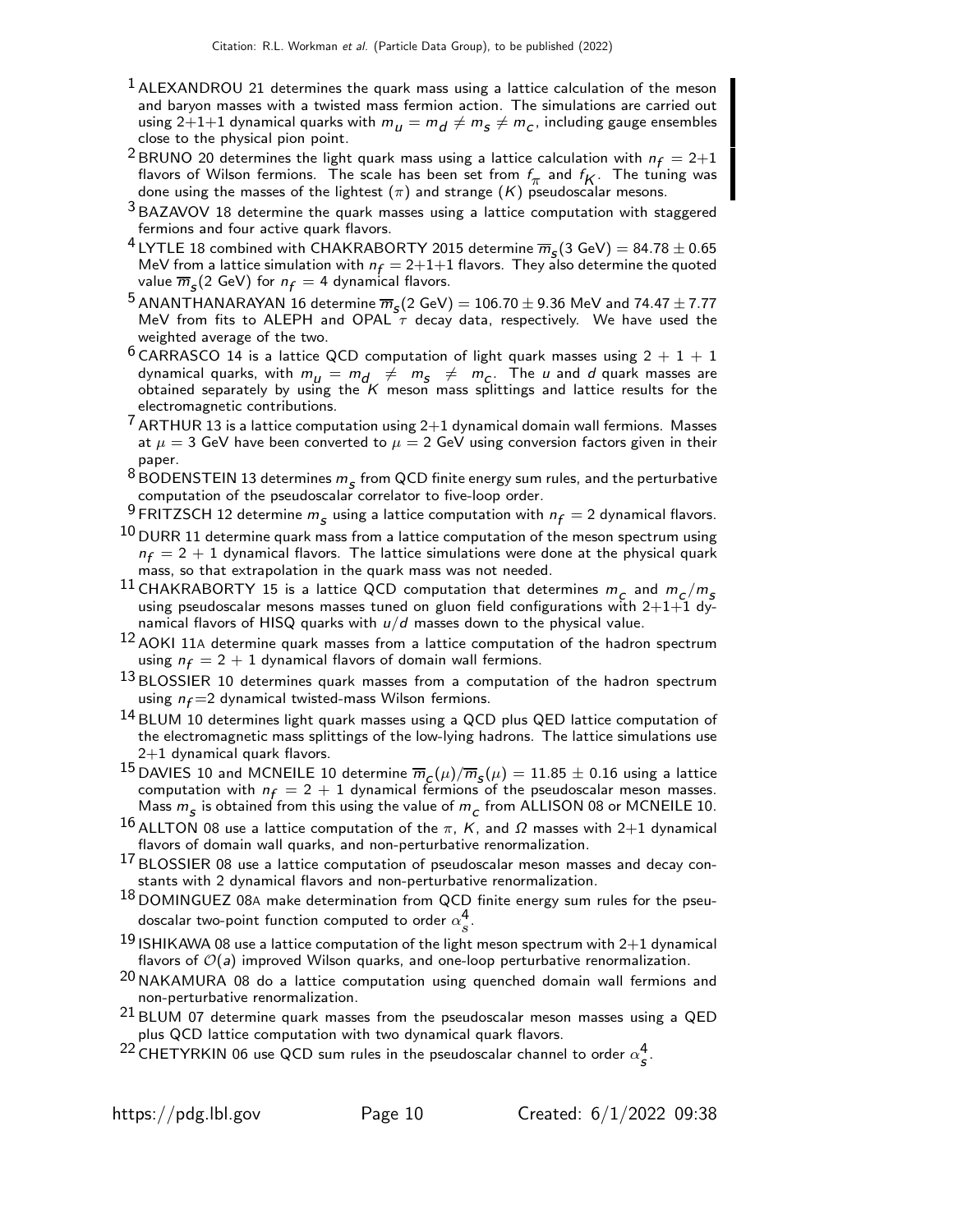- <sup>23</sup> GOCKELER 06 use an unquenched lattice computation of the axial Ward Identity with  $n_f = 2$  dynamical light quark flavors, and non-perturbative renormalization, to obtain  $\overline{m}_5(2 \text{ GeV}) = 111 \pm 6 \pm 4 \pm 6$  MeV, where the first error is statistical, the second and third are systematic due to the fit range and force scale uncertainties, respectively. We have combined the systematic errors linearly.
- <sup>24</sup> GOCKELER 06A use an unquenched lattice computation of the pseudoscalar meson masses with  $n_f = 2$  dynamical light quark flavors, and non-perturbative renormalization.
- <sup>25</sup> JAMIN 06 determine  $\overline{m}_s$ (2 GeV) from the spectral function for the scalar  $K\pi$  form factor.
- 26 MASON 06 extract light quark masses from a lattice simulation using staggered fermions with an improved action, and three dynamical light quark flavors with degenerate  $u$  and d quarks. Perturbative corrections were included at NNLO order.
- $^{27}$ NARISON 06 uses sum rules for  $e^+e^- \rightarrow$  hadrons to order  $\alpha_s^3$ .

 $^{28}$  NARISON 06 obtains the quoted range from positivity of the spectral functions.

- $^{29}$  BAIKOV 05 determines  $\overline{m}_{\bm{S}}(M_{\bm{\tau}})$   $=$   $100\frac{+5}{-3}$  $^{\rm +17}_{\rm -19}$  from sum rules using the strange spectral
	- function in  $\tau$  decay. The computations were done to order  $\alpha_{\scriptstyle\mathcal{S}}^{\mathbf{3}},$  with an estimate of the  $\alpha_{\bm{s}}^{\bm{4}}$  terms. We have converted the result to  $\mu=2$  GeV.
- $^{30}$  GAMIZ 05 determines  $\overline{m}_{\mathcal{S}}(2$  GeV) from sum rules using the strange spectral function in  $\tau$  decay. The computations were done to order  $\alpha_{\bm{s}}^{\bm{2}}$ , with an estimate of the  $\alpha_{\bm{s}}^{\bm{3}}$  terms.
- $31$  GORBUNOV 05 use hadronic tau decays to N3LO, including power corrections.
- <sup>32</sup> NARISON 05 determines  $\overline{m}_s$ (2 GeV) from sum rules using the strange spectral function in  $\tau$  decay. The computations were done to order  $\alpha_{\scriptstyle\mathcal{S}}^{\mathbf{3}}.$
- 33 AUBIN 04 perform three flavor dynamical lattice calculation of pseudoscalar meson masses, with one-loop perturbative renormalization constant.
- 34 AOKI 03 uses quenched lattice simulation of the meson and baryon masses with degenerate light quarks. The extrapolations are done using quenched chiral perturbation theory. Determines m $_s$   $=$   $113.8$   $\pm$   $2.3$   $^{+5.8}_{-2.9}$  $^{\mathrm{+}\,5.8}_{\mathrm{-}\,2.9}$  using  $\mathrm{\mathit{K}}$  mass as input and  $\mathrm{m}_{s}$   $\mathrm{=}\,142.3$   $\mathrm{\pm}\,5.8$   $\mathrm{\pm}\,22$ <br> $^{\mathrm{-}\,0}$  $\frac{+22}{-0}$  using  $\phi$  mass as input. We have performed a weighted average of these values.
- $35$  AOKI 03B uses lattice simulation of the meson and baryon masses with two dynamical light quarks. Simulations are performed using the  $\mathcal{O}(a)$  improved Wilson action.
- $36$  BECIREVIC 03 perform quenched lattice computation using the vector and axial Ward identities. Uses  $\mathcal{O}(a)$  improved Wilson action and nonperturbative renormalization. They also quote  $\overline{m}/m_s = 24.3 \pm 0.2 \pm 0.6$ .
- $37$  CHIU 03 determines quark masses from the pion and kaon masses using a lattice simulation with a chiral fermion action in quenched approximation.
- <sup>38</sup> GAMIZ 03 determines  $m_s$  from SU(3) breaking in the  $\tau$  hadronic width. The value of  $V_{US}$  is chosen to satisfy  $CKM$  unitarity.
- <sup>39</sup> GAMIZ 03 determines  $m_s$  from SU(3) breaking in the  $\tau$  hadronic width. The value of  $V_{\mu s}$  is taken from the PDG.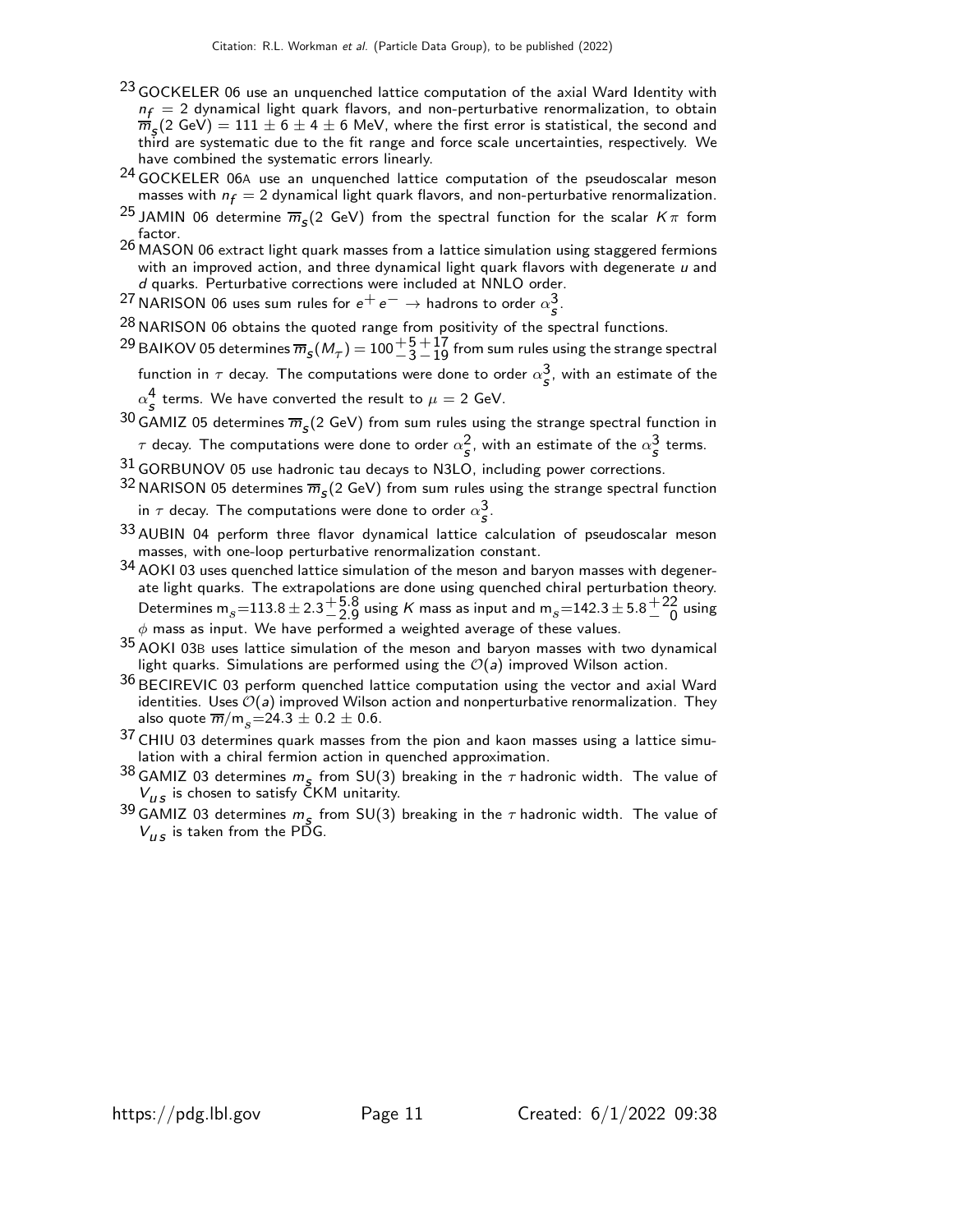

### OTHER LIGHT QUARK MASS RATIOS

# $m_s/m_d$  MASS RATIO

| <i>VALUE</i>         | <i>DOCUMENT ID</i><br>TECN                 |  |         | <i>COMMENT</i> |
|----------------------|--------------------------------------------|--|---------|----------------|
| 17-22 OUR EVALUATION |                                            |  |         |                |
| 20.0                 | $1$ GAO                                    |  | 97 THFO |                |
| $18.9 \pm 0.8$       | <sup>2</sup> LEUTWYLER 96 THEO Compilation |  |         |                |
| 21                   | <sup>3</sup> DONOGHUE 92 THEO              |  |         |                |
| 18                   | <sup>4</sup> GERARD 90 THEO                |  |         |                |
| 18<br>to 23          | <sup>5</sup> LEUTWYLER 90B THEO            |  |         |                |

 $1$  GAO 97 uses electromagnetic mass splittings of light mesons.

 $^2$ LEUTWYLER 96 uses a combined fit to  $\eta\,\rightarrow\,\,3\pi$  and  $\psi'\,\rightarrow\,\,J/\psi$   $(\pi,\eta)$  decay rates, and the electromagnetic mass differences of the  $\pi$  and  $K$ .

3 DONOGHUE 92 result is from a combined analysis of meson masses,  $\eta \to 3\pi$  using second-order chiral perturbation theory including nonanalytic terms, and  $(\psi(2S) \rightarrow$  $J/\psi(1S)\pi)/(\psi(2S) \rightarrow J/\psi(1S)\eta).$ 

<sup>4</sup> GERARD 90 uses large N and  $\eta$ - $\eta'$  mixing.

5 LEUTWYLER 90<sup>B</sup> determines quark mass ratios using second-order chiral perturbation theory for the meson and baryon masses, including nonanalytic corrections. Also uses Weinberg sum rules to determine  $L_7$ .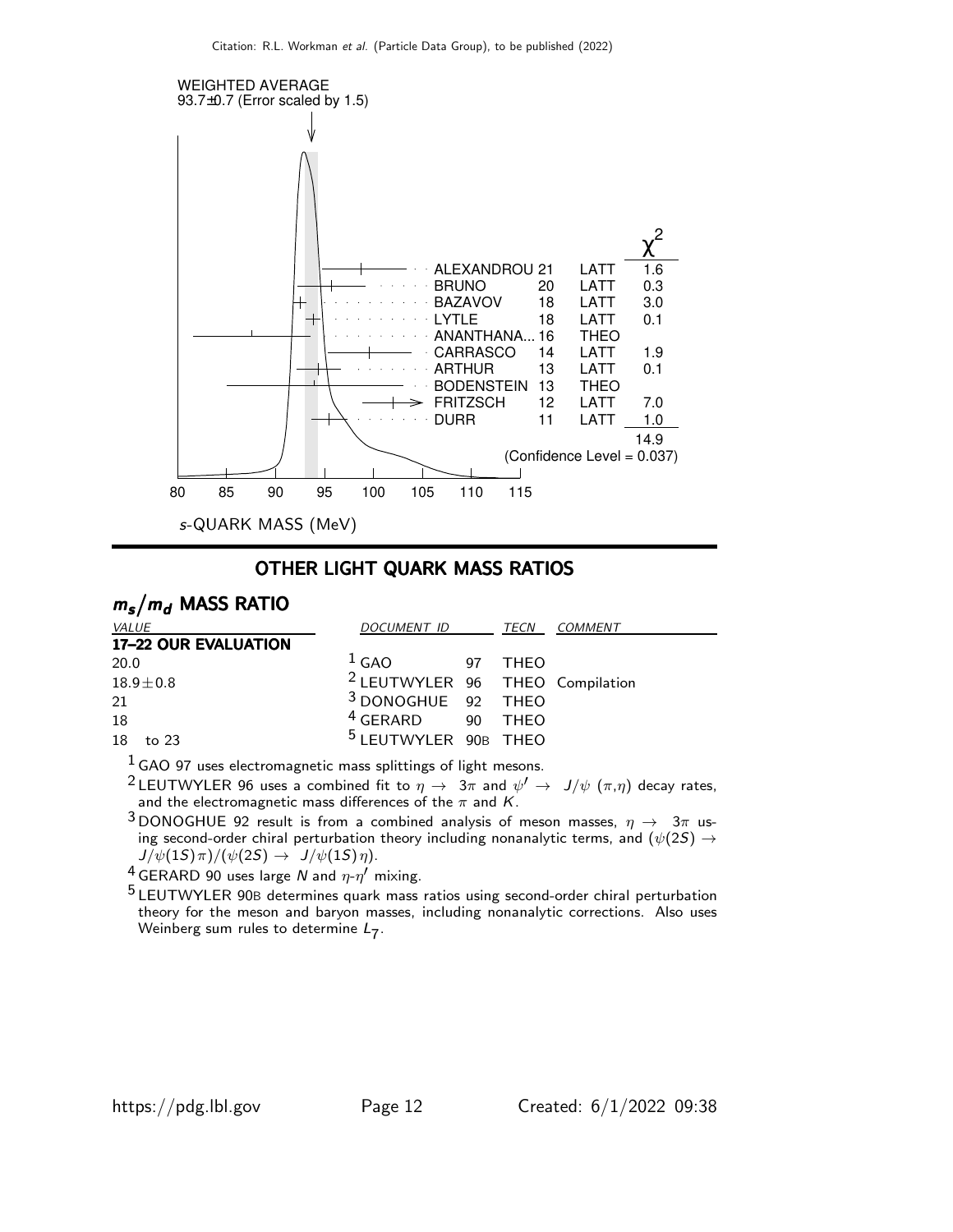# $m_s/\overline{m}$  MASS RATIO



- <sup>1</sup> ALEXANDROU 21 determines the quark mass using a lattice calculation of the meson and baryon masses with a twisted mass fermion action. The simulations are carried out using 2 $+1+1$  dynamical quarks with  $m_{_{{I\!I}}} = m_{_{{I\!I}}} \neq m_{_{{S\!I}}} \neq m_{_{{C}},$  including gauge ensembles close to the physical pion point.
- <sup>2</sup> BRUNO 20 determines the light quark mass using a lattice calculation with  $n_f = 2+1$ flavors of Wilson fermions. The scale has been set from  $f_{\pi}$  and  $f_{K}$ . The tuning was done using the masses of the lightest  $(\pi)$  and strange  $(K)$  pseudoscalar mesons.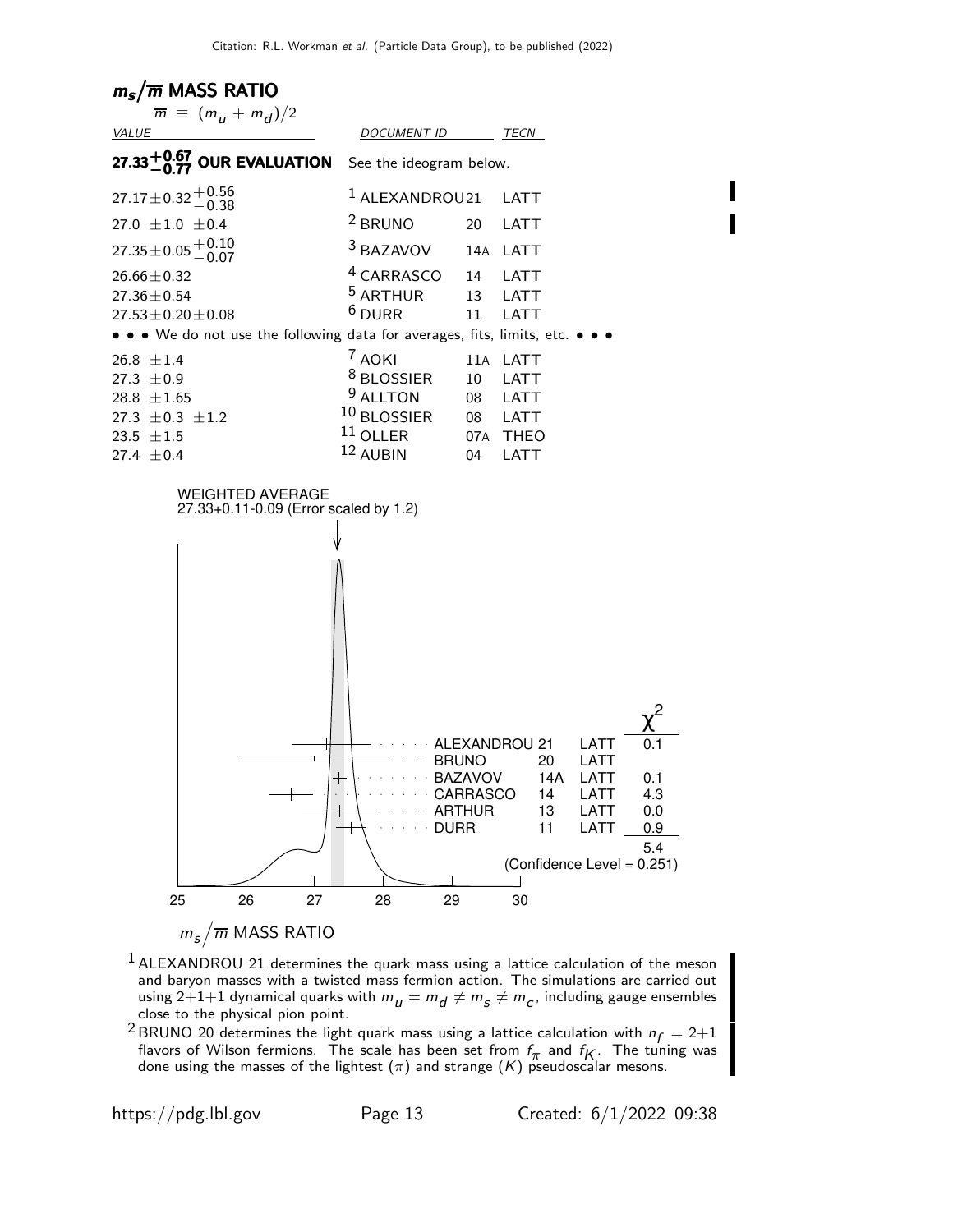- $3$  BAZAVOV 14A is a lattice computation using 4 dynamical flavors of HISQ fermions.
- <sup>4</sup> CARRASCO 14 is a lattice QCD computation of light quark masses using  $2 + 1 + 1$ dynamical quarks, with  $m_{\mu} = m_{d} \neq m_{s} \neq m_{c}$ . The  $\mu$  and  $d$  quark masses are obtained separately by using the  $K$  meson mass splittings and lattice results for the electromagnetic contributions.

 $5$  ARTHUR 13 is a lattice computation using 2+1 dynamical domain wall fermions.

 $^6$  DURR 11 determine quark mass from a lattice computation of the meson spectrum using  $n_f = 2 + 1$  dynamical flavors. The lattice simulations were done at the physical quark mass, so that extrapolation in the quark mass was not needed.

7 AOKI 11<sup>A</sup> determine quark masses from a lattice computation of the hadron spectrum using  $n_f = 2 + 1$  dynamical flavors of domain wall fermions.

<sup>8</sup> BLOSSIER 10 determines quark masses from a computation of the hadron spectrum using  $n_f = 2$  dynamical twisted-mass Wilson fermions.

 $^9$  ALLTON 08 use a lattice computation of the π, K, and  $\Omega$  masses with 2+1 dynamical flavors of domain wall quarks, and non-perturbative renormalization.

 $^{10}$  BLOSSIER 08 use a lattice computation of pseudoscalar meson masses and decay constants with 2 dynamical flavors and non-perturbative renormalization.

 $^{11}$  OLLER 07A use unitarized chiral perturbation theory to order  $\rho^4$ .

 $12$  Three flavor dynamical lattice calculation of pseudoscalar meson masses.

### Q MASS RATIO

| $Q = \sqrt{(m^2 s - m^2)/(m^2 d - m^2 u)}$ ; $\overline{m} = (m_u + m_d)/2$   |                                |     |             |  |  |  |  |  |  |
|-------------------------------------------------------------------------------|--------------------------------|-----|-------------|--|--|--|--|--|--|
| VALUE                                                                         | DOCUMENT ID                    |     | TECN        |  |  |  |  |  |  |
| • • • We do not use the following data for averages, fits, limits, etc. • • • |                                |     |             |  |  |  |  |  |  |
| $22.1 \pm 0.7$                                                                | <sup>1</sup> COLANGELO 18 THEO |     |             |  |  |  |  |  |  |
| $22.0 \pm 0.7$                                                                | <sup>2</sup> COLANGELO 17 THEO |     |             |  |  |  |  |  |  |
| $21.6 \pm 1.1$                                                                | $3$ GUO                        | 17  | <b>THEO</b> |  |  |  |  |  |  |
| $23.4 \pm 0.4 \pm 0.5$                                                        | $4$ FODOR                      | 16  | LATT        |  |  |  |  |  |  |
| $21.4 \pm 0.4$                                                                | $5$ GUO                        | 15F | <b>THEO</b> |  |  |  |  |  |  |
| $22.8 \pm 0.4$                                                                | $6$ MARTEMYA 05 THEO           |     |             |  |  |  |  |  |  |
| $22.7 \pm 0.8$                                                                | ANISOVICH 96 THEO              |     |             |  |  |  |  |  |  |

<sup>1</sup> COLANGELO 18 obtain Q from a dispersive analysis of  $\eta \to 3\pi$  decay.

 $2$  COLANGELO 17 obtain Q from a dispersive analysis of KLOE collaboration data on  $\eta \rightarrow~\pi^+\pi^- \pi^0$  decays and chiral perturbation theory input.

 $3\overline{3}$  GUO 17 determine Q from a dispersive model fit to KLOE and WASA-at-COSY data on  $\eta \rightarrow \ \pi^+ \pi^- \pi^0$  decay and matching to chiral perturbation theory .

<sup>4</sup> FODOR 16 is a lattice simulation with  $n_f = 2 + 1$  dynamical flavors and includes partially quenched QED effects.

<sup>5</sup> GUO 15F determine Q from a Khuri-Treiman analysis of  $\eta \to 3\pi$  decays.

<sup>6</sup> MARTEMYANOV 05 determine Q from  $\eta \to 3\pi$  decay.

 $^7$ ANISOVICH 96 find Q from  $\eta\rightarrow\ \pi^+\pi^-\pi^0$  decay using dispersion relations and chiral perturbation theory.

# LIGHT QUARKS  $(u, d, s)$  REFERENCES

|              |    | ALEXANDROU 21 PR D104 074515 | C. Alexandrou et al.     | (ETM Collab.)                                      |
|--------------|----|------------------------------|--------------------------|----------------------------------------------------|
| <b>BRUNO</b> | 20 | EPJ C80 169                  | M. Bruno et al.          | (ALPHA Collab.)                                    |
| DOMINGUEZ 19 |    | JHEP 1902 057                |                          | C.A. Dominguez, A. Mes, K. Schilcher (CAPE, MAINZ) |
| BAZAVOV      | 18 | PR D98 054517                |                          | A. Bazavov et al. (Fermilab Lattice, MILC, TUMQCD) |
| COLANGELO 18 |    | EPJ C78 947                  | G. Colangelo et al.      |                                                    |
| LYTLE        | 18 | PR D98 014513                | A.T. Lytle <i>et al.</i> | (HPQCD Collab.)                                    |
|              |    | COLANGELO 17 PRL 118 022001  | G. Colangelo et al.      | (BERN, IND, JLAB)                                  |
| GUO          |    | 17 PL B771 497               | P. Guo et al.            |                                                    |
| YUAN<br>17   |    | PR D96 014034                | J.-M. Yuan et al.        |                                                    |
|              |    |                              |                          |                                                    |

https://pdg.lbl.gov Page 14 Created: 6/1/2022 09:38